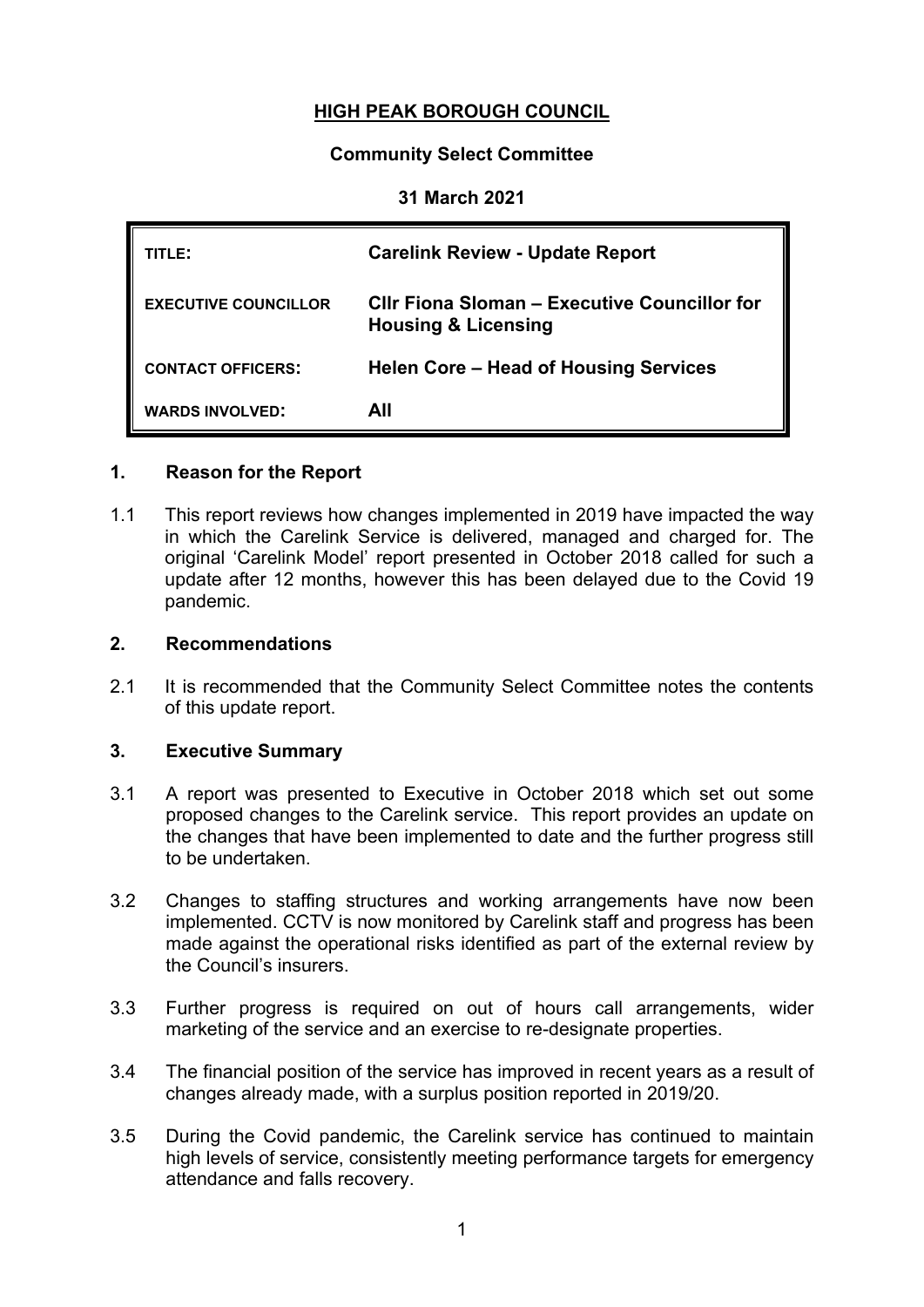3.6 The only area that has been negatively impacted is installation of new referrals, and this only because clients have been isolating or shielding and so unable to accommodate this. Staff have responded well to the challenges they have faced and revised methods of working practice have been implemented swiftly and effectively.

#### **4. How this Report Links to Corporate Priorities**

4.1 As part of the Corporate Plan aim 'Supporting our communities to create a healthier, safer, cleaner High Peak'

#### **CLAIRE HAZELDENE Acting Executive Director (Finance & Customer Services)**

#### **Web Links and Background Papers**

#### **Contact details**

Carelink Model – Executive 11th October 2018

Helen Core Head of Housing Services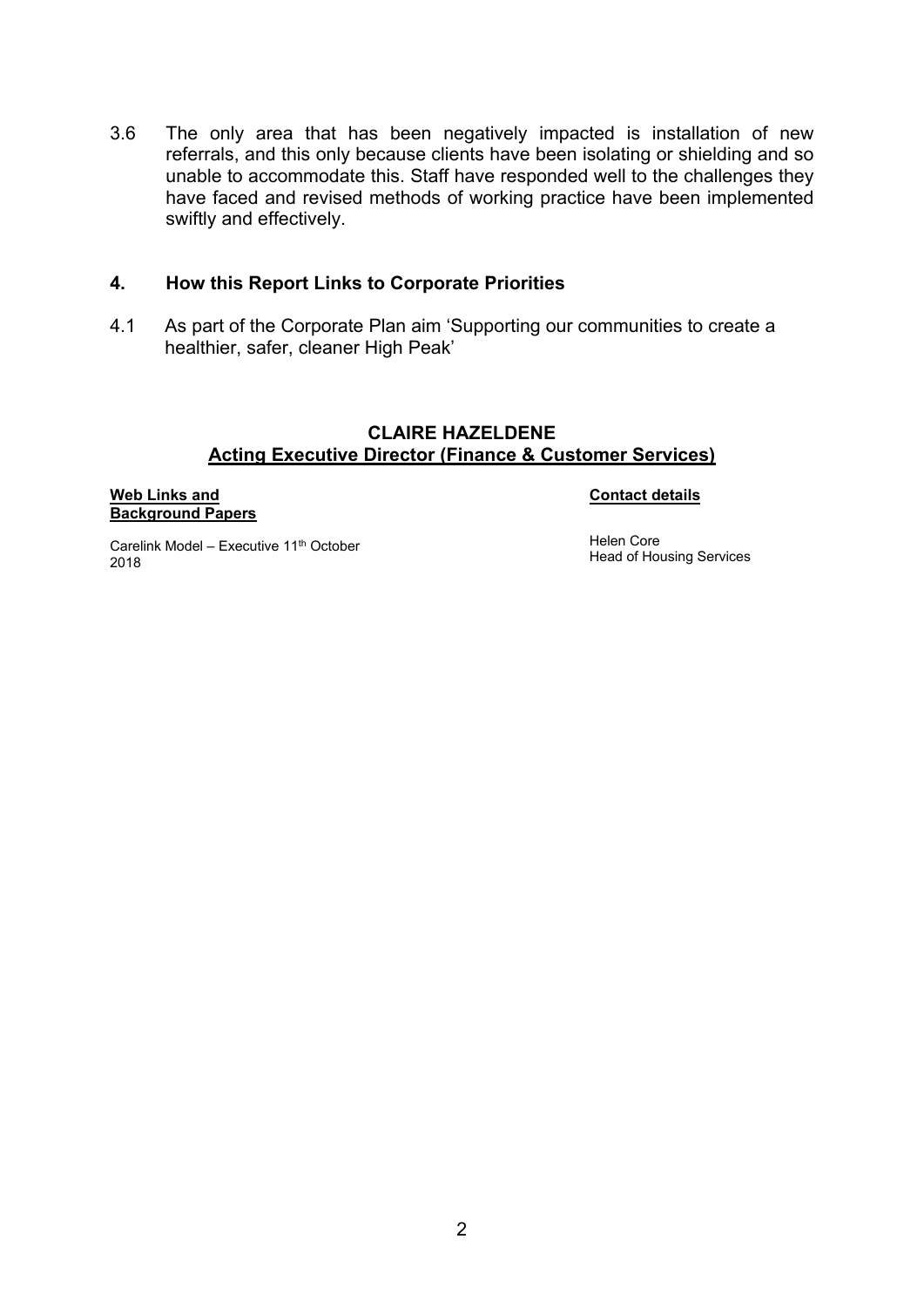# **5. Background and Detail**

- 5.1 The Carelink service is a telecare monitoring and emergency response service available to High Peak residents. Service users can trigger an alarm and receive help from the ambulance service or a Carelink support staff in their home as needed. It operates 24 hours a day, 365 days a year. Most telecare services offer an alarm service only, where a call for assistance results in a call to next of kin, other relatives or an ambulance callout. Carelink also provides a response service which delivers on-call support in the resident's home.
- 5.2 This report reviews the improvements to the service already made since the proposed changes set out in a report approved by Executive in October 2018, and sets out the next steps required to develop this further.
- 5.3 Over the last year and during periods of lockdown, Carelink have continued to respond to Emergency calls and falls and have retained high performance levels, exceeding targets for response for both emergencies and falls recovery. Staff absence due to illness/isolating has been lower than anticipated.
- 5.4 Routine visits were suspended to limit risk of exposure for both clients and staff however these have been replaced by fortnightly safe and well calls – an average of 700 per week calls have been made with support from Customer Services staff.

### **6. Current position**



6.1 The shift pattern for the service is shown below:

6.2 There are 79 shifts per week to operate the service and there is a total of 632 hours to be covered each week. Each shift is a maximum of 8 hours. Staff are contracted between 16 and 32 hours per week. The below illustrates current staffing levels:-

| Operating hours per week | 632 hours (19.75 FTE)       |
|--------------------------|-----------------------------|
| Hours filled by staff    | 521 hours (16.28FTE)        |
| Vacant hours per week*   | <b>111 hours (3.47 FTE)</b> |

*\*vacant hours currently covered by overtime*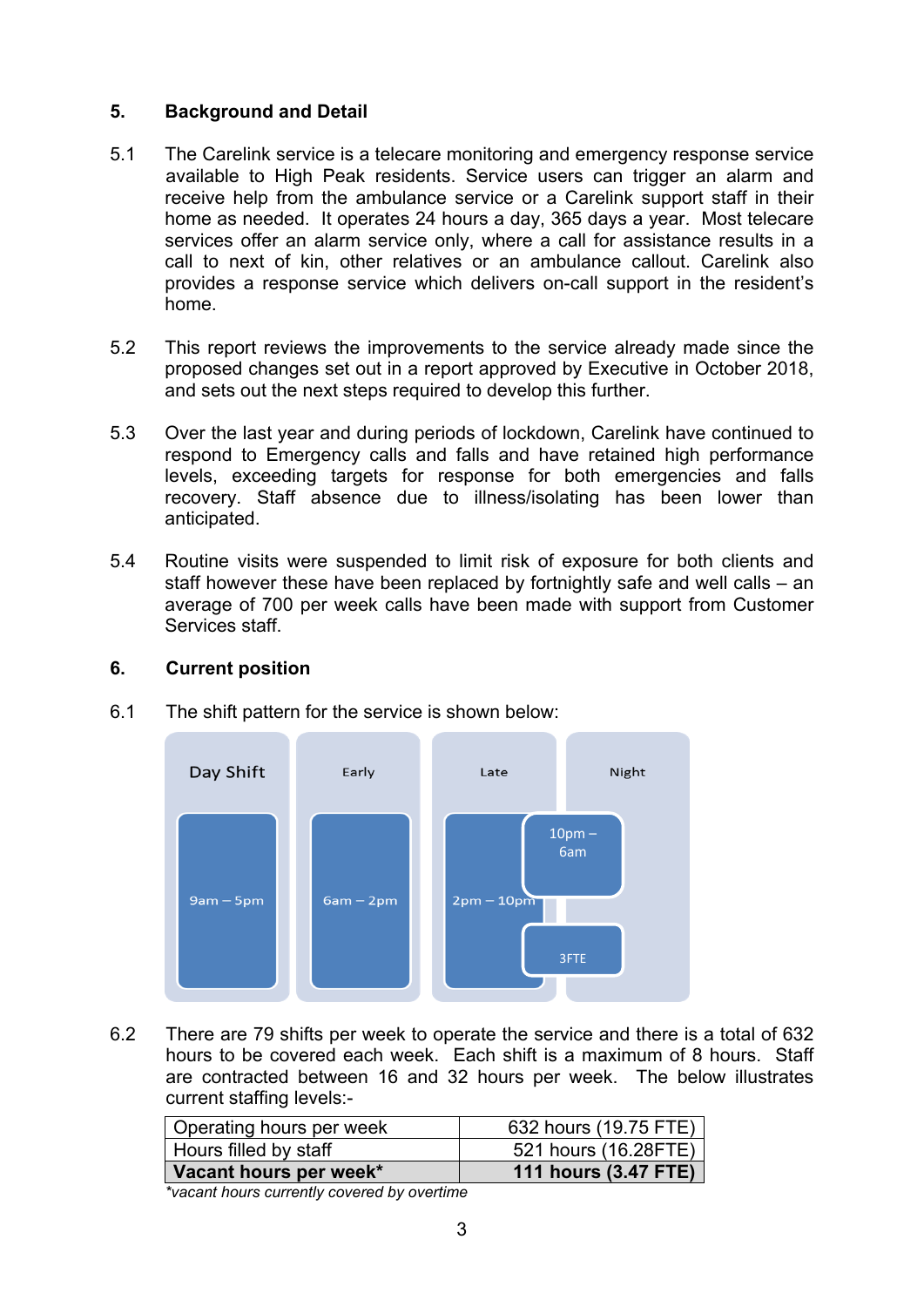- 6.3 All staff are now based at Ecclesfold, travelling to/from work independantly and using liveried vehicles whilst on shift. This has worked incredibly well; the service is no longer bound by home address when recruiting (previously when staff were on standby at home, locality had to be a big factor in recruitment). Morale has significantly improved within the team and turnover of staff has reduced with just one leaver since the new model began.
- 6.4 CCTV across both Authorities is now managed internally from Ecclesfold and is monitored 24/7.
- 6.5 The current structure is shown in **ANNEX A**.
- 6.6 The current service level agreement (within the contract with Derbyshire County Council) means that clients should be visited within 45 minutes of raising a call. The current model enables this to be achieved.
- 6.7 A breakdown of visits and calls is included at **ANNEX B** (clearly the current year has been effected by Covid 19) The customer base fluctuates regularly but is usually around the 1,800 mark.
- 6.8 As part of the Carelink review process, Zurich were engaged to look at the operating processes, risks and policies of the service going forward, and their recommendations have been incorporated into service risk assessments and operational risk register. This is summarised in the table below:-

| Risk at May 2019                                                                                   | <b>Progression to Mitigate risk</b>                                                                                                                                                                                                                        |
|----------------------------------------------------------------------------------------------------|------------------------------------------------------------------------------------------------------------------------------------------------------------------------------------------------------------------------------------------------------------|
| Carelink service open to negligence<br>claims (provision of inappropriate<br>advice)               | Appropriate training is in place and the<br>move to the new Tunstall system gives<br>greater control over information. The move<br>to fixed shift patterns has reduced the<br>likelihood of human error arising from<br>standby rather than waking shifts. |
| Risk of being unable to deliver service<br>at cost neutral level or better                         | The service is now generating a surplus<br>(see section 4)                                                                                                                                                                                                 |
| Risk of significant reduction in<br>Supporting People funding with<br>additional support required. | This hasn't been as impactful as originally<br>feared and the service continues to<br>generate a surplus                                                                                                                                                   |
| Risk of being unable to recruit and<br>retain sufficient staff                                     | Ease and quality of new appointments has<br>significantly increased due to more<br>attractive working patterns                                                                                                                                             |
| Lone Working                                                                                       | Robust processes are in place to protect<br>staff – working shift changes have<br>improved this                                                                                                                                                            |
| Risk of a breach of personal data by<br>Carelink                                                   | Appropriate training is in place and the<br>move to the new Tunstall system gives<br>greater control over information. The move<br>to fixed shift patterns has reduced the<br>likelihood of human error arising from<br>standby rather than waking shifts. |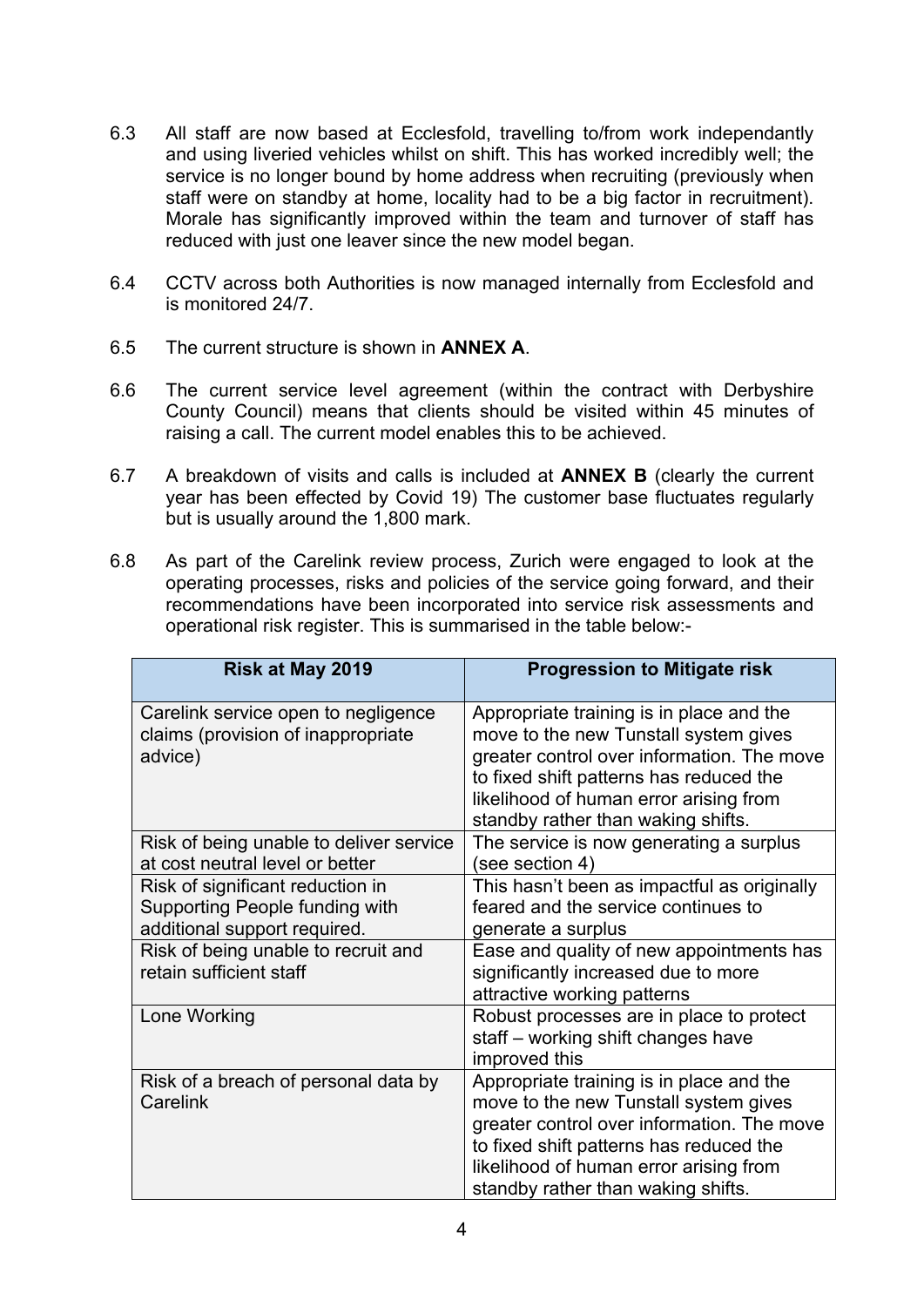| Safeguarding - Clients   | Appropriate training is in place and the<br>move to the new Tunstall system gives<br>greater control over information. The move<br>to fixed shift patterns has reduced the<br>likelihood of human error arising from<br>standby rather than waking shifts. |
|--------------------------|------------------------------------------------------------------------------------------------------------------------------------------------------------------------------------------------------------------------------------------------------------|
| Safeguarding - Employees | Appropriate training is in place and the<br>move to the new Tunstall system gives<br>greater control over information. The move<br>to fixed shift patterns has reduced the<br>likelihood of human error arising from<br>standby rather than waking shifts. |

| <b>Opportunity Risks at May 2019</b>                                                  | <b>Progression to Mitigate risk</b>                                                                                                                                                                                |
|---------------------------------------------------------------------------------------|--------------------------------------------------------------------------------------------------------------------------------------------------------------------------------------------------------------------|
| Capitalising on the new operating<br>model to grow the client base                    | Proactive marketing hasn't taken place as<br>it was felt that to do so during the<br>pandemic may attract reputational<br>criticism. This is to be reviewed after the<br>Tunstall migration project has completed. |
| Capitalising on the new operating<br>model to expand the range of<br>services offered | Proactive marketing hasn't taken place as<br>it was felt that to do so during the<br>pandemic may attract reputational<br>criticism. This is to be reviewed after the<br>Tunstall migration project has completed. |

### **7. Progress still to be made**

### *Out of Hours Calls*

- 7.1 Due to technical difficulties with the proposed technology providers, the Council has been unable to bring the out of hours calls service in-house (as was originally planned) as yet. This is being progressed, although current circumstances have inevitably stalled this, the service is moving toward a go live date of June 2021.
- 7.2 The financial benefits of this are an annual saving of c. £34k per annum with additional potential savings for other out of hours provision in future. It is also anticipated that this will reduce physical attendance to calls as the calls will be triaged by a response officer who will have knowledge of the client, the property and area.

#### *Growing the Customer Base*

7.3 The revised operating model offers 5 levels of service with the charges for each based on the cost of delivery (see table below). These costs are consistent with charges levied by other providers.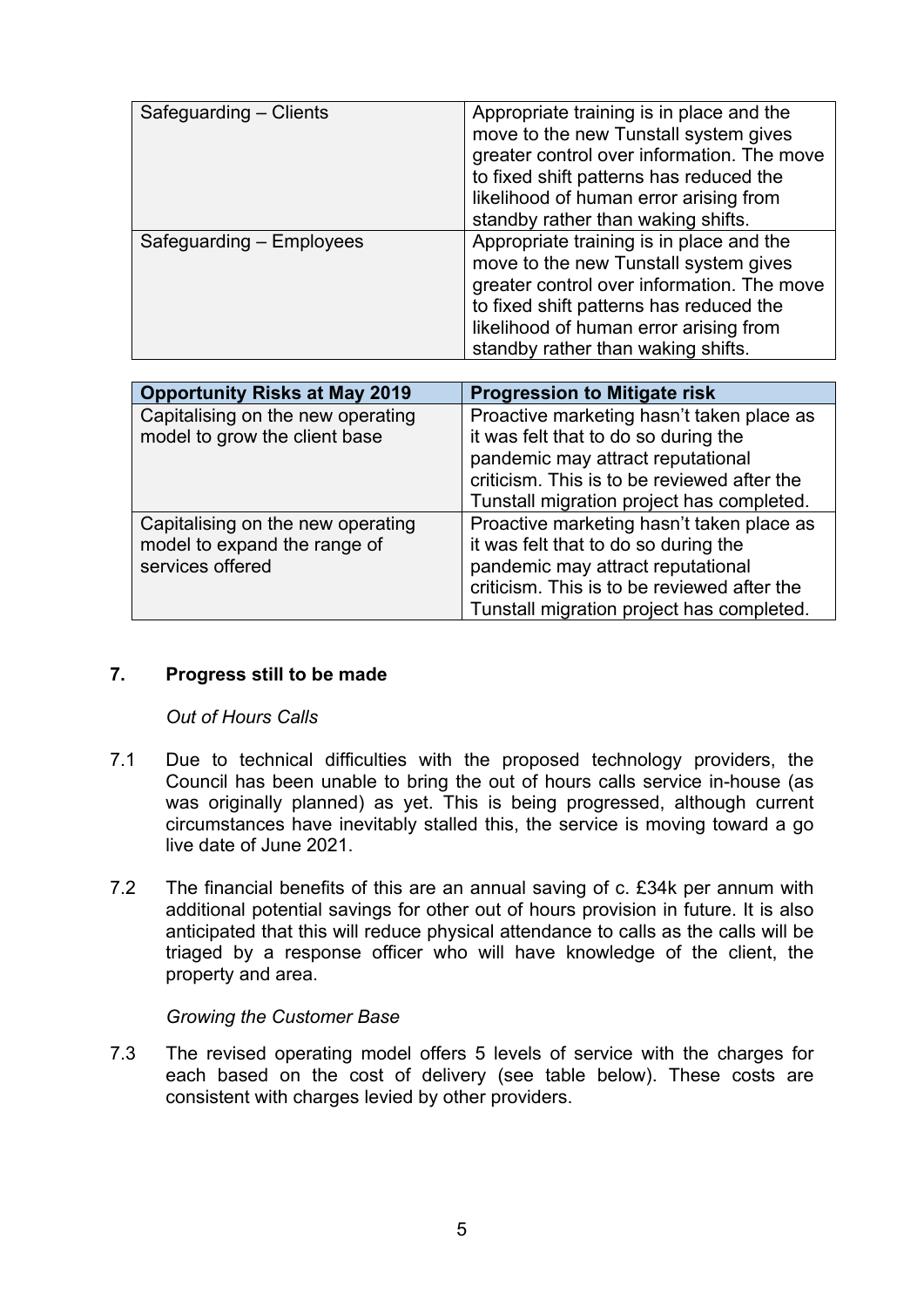| <b>Service Offer</b>                                                                                          | <b>Revised</b><br><b>Weekly Cost</b><br><b>(updated April</b><br>2020) | <b>Previous</b><br><b>Weekly Cost</b><br>(prior to April<br>2020) |
|---------------------------------------------------------------------------------------------------------------|------------------------------------------------------------------------|-------------------------------------------------------------------|
| Installation fee (one off fee for dispersed alarms)                                                           | 30.00                                                                  | 30.00                                                             |
| Alarm/pendant, Monitoring only service, 4 visits per year,<br>falls recovery                                  | 4.90*                                                                  | 4.30                                                              |
| Alarm/pendant, Monitoring & response service, 4 visits per<br>year, falls recovery                            | $8.50*$                                                                | 7.59                                                              |
| Alarm/pendant, Monitoring & response service, 12 visits<br>per year, falls recovery                           | 12.80                                                                  | $n/a$ – new<br>service                                            |
| Alarm/pendant, Monitoring & response service, 26 visits<br>per year, falls recovery                           | 19.30                                                                  | $n/a$ – new<br>service                                            |
| Alarm/pendant, Monitoring & response service, 52 visits<br>per year, falls recovery, daily safe and well call | 31.50                                                                  | $n/a$ – new<br>service                                            |

*\*Prices are due to increase by 10 pence per week from 6 th April 2021*

- 7.4 In addition, the following services are available on an ad-hoc/opt in basis:-
	- Daily telephone call £5.00
	- Carelink Plus (light housework/simple meal prep) £10.25 for 15 minutes & £14.40 for 30 minutes
	- Cleaning within home (sheltered only) £12.25 an hour
	- Cover when family/friends are on holiday (pre-arranged) £10.25 for 15 minutes & £14.40 for 30 minutes
	- Emergency Cover when family/friends are sick (short notice) £13.00 for 15 minutes and £16.40 for 30 minutes
- 7.5 These service offers have been in place since April 2020, however the current circumstances mean it has not been possible to advertise or market these as intended to further increase income streams. This is now being progressed in collaboration with the Council's communications team.

# *DCC Funding*

- 7.6 The Council currently receive £55,000 per quarter from DCC for provision of the Independent Living Service by Carelink. Each quarter a funding matrix is completed identifying the spend related to this provision and signed off by DCC. The scheme began on 1 November 2019 and is for a period of 2 years ending therefore on 31st October 2021. This has since been extended to March 2022
- 7.7 Anyone who previously received 'supporting people' funding continues under this scheme until they move or decide they no longer want the service. Council tenants who previously received Supporting people are continuing to receive the funding posted direct to their rent accounts from the £55,000 per quarter.
- 7.8 DCC also support the cost of monitoring and alarm costs at £2.07 per week. Those who are eligible receive this and it is also uploaded to their rent accounts directly. This is also under review by DCC but unlikely to cease.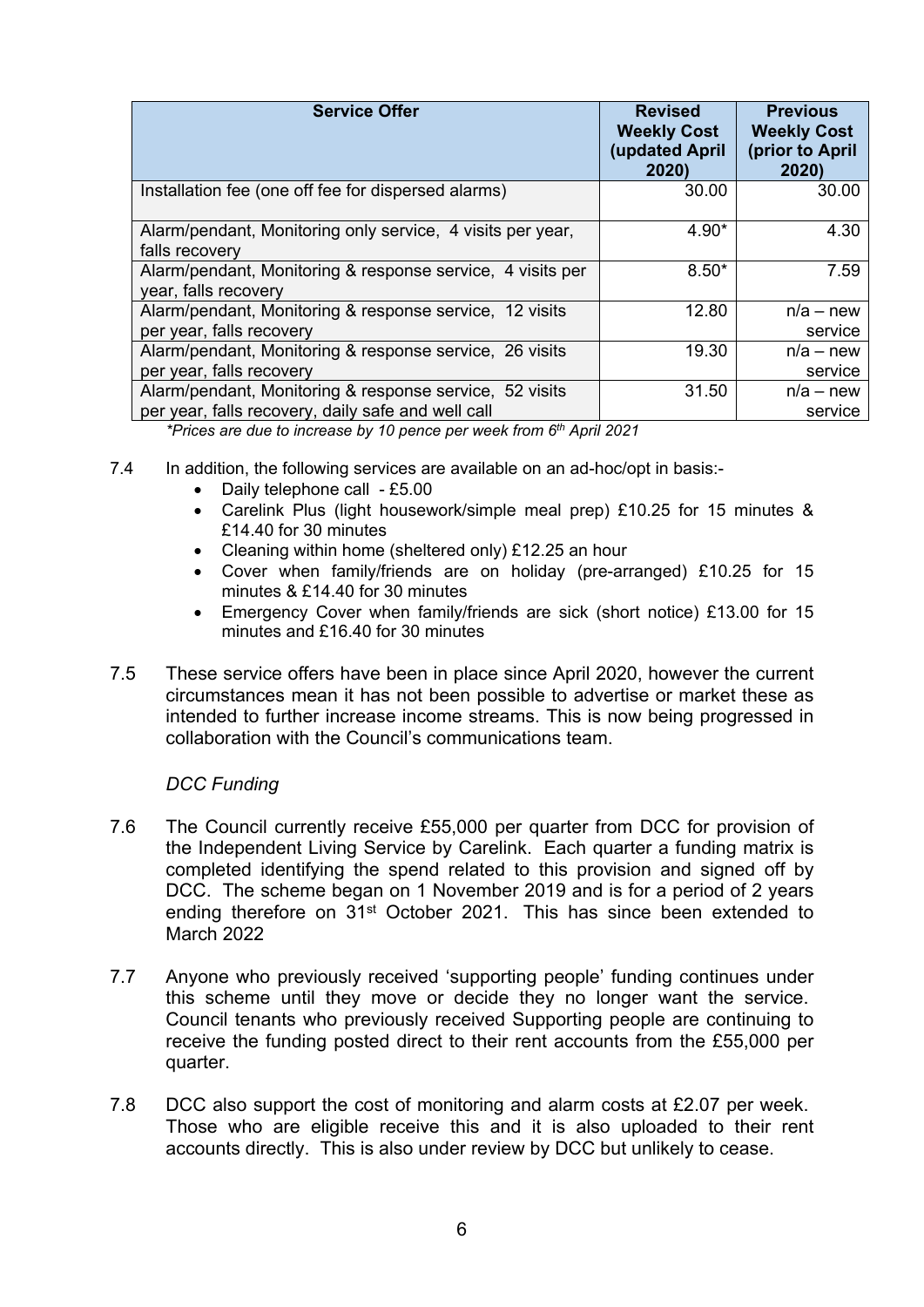# *Designated Properties*

- 7.9 There are currently 1,046 properties designated as receiving the Carelink service. These are a mixture of schemes (where the alarms are linked for a number of properties) and stand-alone dwellings.
- 7.10 This can cause issues if tenants accept a property and then do not want the service; especially as historically clients have been allowed to "opt out" Currently 373 properties do not have any charge on the property. A review of these properties will take place on an area by area basis and it is proposed to align those properties that are de-designated with new clients gained by increased marketing to protect the gross income generated by the service.

### **8. Current Financial Position**

- 8.1 The service financial position has improved from making a £66,826 loss in 2016-17 to a £33,096 surplus for 2019/20, even though it has not been possible as yet to fully realise all the possible opportunites as outlined above.
- 8.2 Please see **ANNEX C** for a full breakdown of this. A summary is provided below:

|                                     | 2016-17<br>(£) | 2017-18<br>(£) | 2018-19<br>(£) | 2019-20<br>(£) |
|-------------------------------------|----------------|----------------|----------------|----------------|
| <b>STAFF RELATED COSTS</b>          | 390,257        | 381,325        | 334,699        | 395,759        |
| EQUIPMENT MAINTENANCE & ALARM LINES | 59,974         | 46,835         | 67,677         | 63,891         |
| <b>OUT OF HOURS SERVICE</b>         | 41,641         | 32,975         | 33,250         | 33,449         |
| OTHER DIRECT COSTS                  | 49,820         | 54,732         | 35,520         | 51,557         |
| <b>INDIRECT SUPPORT CHARGES</b>     | 111,358        | 65,449         | 76,884         | 72,653         |
| <b>INCOME</b>                       | (586, 225)     | (526, 829)     | (562, 516)     | (650, 404)     |
|                                     | 66,826         | 54,487         | (14, 487)      | (33,096)       |

# **9. Impact of Covid**

- 9.1 During the Covid pandemic, the Carelink services has continued to maintain high levels of service, consistently meeting performance targets for emergency attendance and falls recovery. The only area that has been negatively impacted is installation of new referrals, and this only because clients have been isolating or shielding and so unable to accommodate this.
- 9.2 During periods of lockdown, proactive calls have been made to Carelink clients – an average of 700 weekly – to ensure clients were safe and had the necessities to maintain their personal wellbeing. These calls were made by both Carelink and wider staff members and attracted very positive feedback.
- 9.3 Staff attendance levels throughout the pandemic have remained high and just 3 positive cases have been reported within the staff team. Staff have responded well to the challenges they have faced and revised methods of working practice have been implemented swiftly and effectively.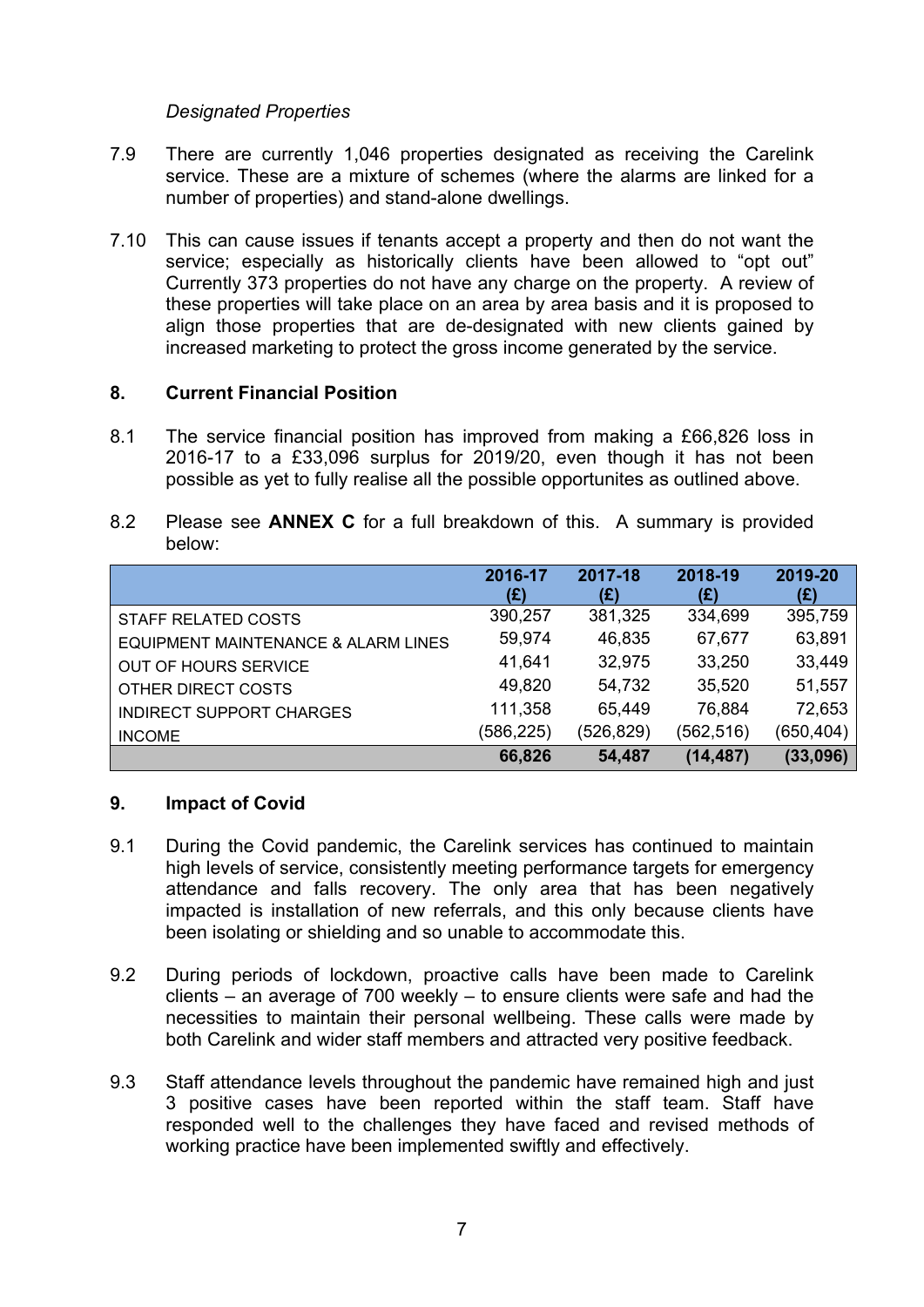## **Annex A – Current Structure**

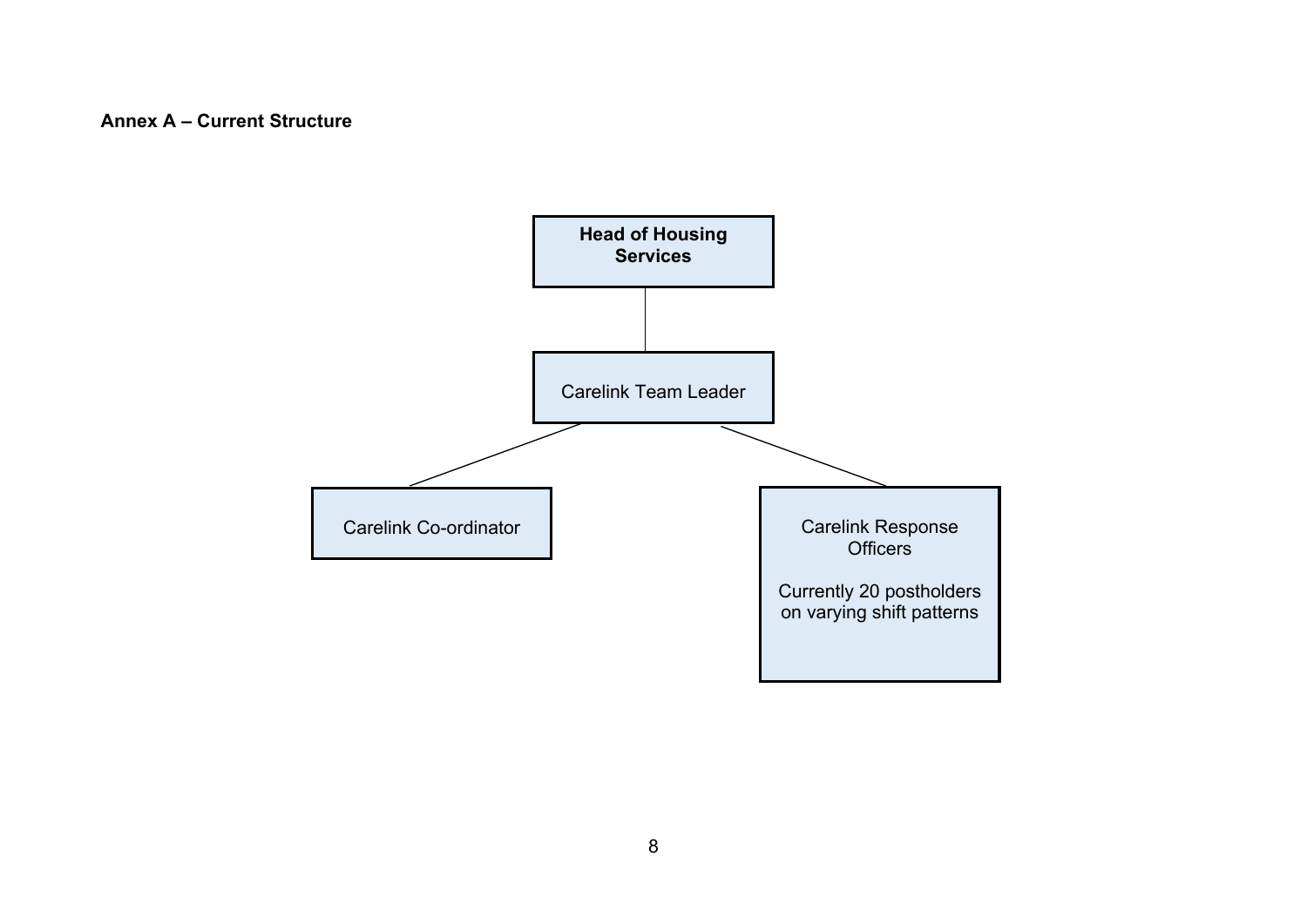|                           | Apr 20 - Feb 21* | Apr 19 - Mar 20 | Apr 18 - Mar 19 | Apr 17 - Mar 18 | Apr 16 - Mar 17 |
|---------------------------|------------------|-----------------|-----------------|-----------------|-----------------|
| <b>Routine Visits</b>     | 5                | 3,377           | 4,089           | 4,175           | 4,334           |
| <b>Emergency Calls</b>    | 4,580            | 4,415           | 4,081           | 4,346           | 3,427           |
| <b>Demos</b>              |                  | 221             | 191             | 224             | 234             |
| Carelink +                | 1,574            | 584             | 342             | 769             | 1,381           |
| <b>Installs</b>           | 271              | 255             | 217             | 209             | 236             |
| <b>New Tenant Intro</b>   | 35               | 61              | 75              | 47              | 65              |
| <b>Sheltered Cover</b>    | 6                | 108             | 20              | 160             | 201             |
| <b>Maintenance</b>        | 501              | 408             | 379             | 418             | 540             |
| <b>Tenancy Support</b>    | 1,028            | 388             | 616             | 614             | 478             |
| <b>Removals</b>           | 163              | 188             | 199             | 181             | 194             |
| <b>Keysafe Installs</b>   | 0                | 34              | 20              | 28              | N/A             |
| <b>Falls</b>              | 909              | 777             | 835             | 734             | 691             |
| ∥ Total visits Inc. adhoc | 10,186           | 15,476          | 15,384          | 12,845          | 18,531          |

# **Annex B - Carelink Annual Totals April 2016 – 28th Feb 2021**

*\*reductions related to COVID-19*